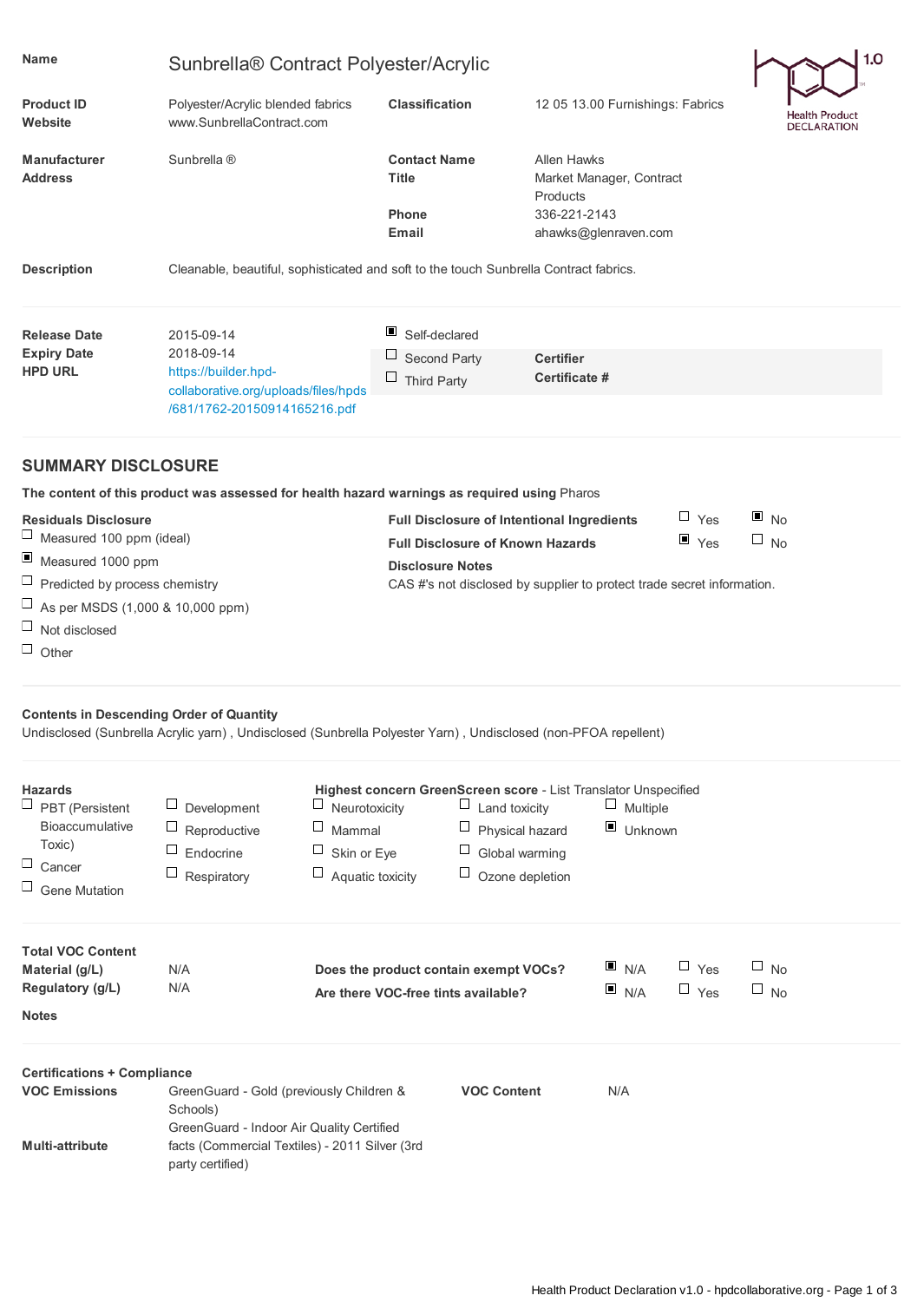The HPD Standard is solely a declaration of product content and direct health hazards associated with exposure to its individual contents. It is not a full assessment of environmental impacts from the life cycle of this product. It is not an assessment of risks associated with actual use of the product. It does not address the potential health impacts of substances used or created during manufacture that do not appear in the final product as residuals, nor substances created during combustion or other degradation processes.

This Health Product Declaration was generated following the requirements of the noted Standard version and is valid for a total of three years after date of issue or three months after a substantive change of product contents occurs. Users should verify that this Health Product Declaration is compliant with the most current version of the HPD Standard. Accuracy of claims made in this Health Product Declaration is the sole responsibility of the listed manufacturer and certifier (if applicable). The HPD Collaborative does not warrant any claim made herein, explicit or implicit. The HPD Standard is an "open standard" developed and managed by the HPD Collaborative, a nonprofit organization. For more information, visit hpdcollaborative.org.

## **CONTENT IN DESCENDING ORDER OF QUANTITY**

All ingredients must be assessed for health warnings against Priority Hazard Lists, regardless of disclosure level.

Priority Hazard Lists and information on the GreenScreen Benchmarks can be found at www.hpdcollaborative.org/hazardlists.

GS: GreenScreen Benchmark; RC: Recycled Content, PC: Post Consumer, PI: Post Industrial (Pre-consumer), BO: Both; Nano: comprised of nanoscale *particles or nanotechnology*

| <b>Name</b>                                                                                                                                                                                                     | <b>CAS RN</b>                           | % weight  | <b>GS</b> | <b>RC</b> | <b>Nano</b> | Role                     |  |
|-----------------------------------------------------------------------------------------------------------------------------------------------------------------------------------------------------------------|-----------------------------------------|-----------|-----------|-----------|-------------|--------------------------|--|
| <b>Hazard A</b>                                                                                                                                                                                                 | <b>Warning A</b>                        |           |           |           |             |                          |  |
| <b>Hazard B</b>                                                                                                                                                                                                 | <b>Warning B</b>                        |           |           |           |             |                          |  |
| <b>Hazard C</b>                                                                                                                                                                                                 | <b>Warning C</b>                        |           |           |           |             |                          |  |
| <b>Hazard D</b>                                                                                                                                                                                                 | <b>Warning D</b>                        |           |           |           |             |                          |  |
| <b>Hazard E</b>                                                                                                                                                                                                 | <b>Warning E</b>                        |           |           |           |             |                          |  |
| <b>Notes</b>                                                                                                                                                                                                    |                                         |           |           |           |             |                          |  |
|                                                                                                                                                                                                                 |                                         |           |           |           |             |                          |  |
| Undisclosed (Sunbrella Acrylic yarn)                                                                                                                                                                            | Undisclosed                             | 59 - 82 % |           | N         | N           | Sunbrella Acrylic yarn   |  |
| None found                                                                                                                                                                                                      | No warnings found on HPD Priority lists |           |           |           |             |                          |  |
| CAS number entered to find hazards. No hazards found. CAS number is not disclosed to protect trade secret information. Percent weight range varies<br>to cover a number of products with same contents/hazards. |                                         |           |           |           |             |                          |  |
|                                                                                                                                                                                                                 |                                         |           |           |           |             |                          |  |
| Undisclosed (Sunbrella Polyester Yarn)                                                                                                                                                                          | Undisclosed                             | 16 - 39 % | LT-U      | N         | N           | Sunbrella Polyester Yarn |  |
| None found<br>No warnings found on HPD Priority lists                                                                                                                                                           |                                         |           |           |           |             |                          |  |
| CAS number entered to find hazards. No hazards found. CAS number is not disclosed to protect trade secret information. Percent weight range varies<br>to cover a number of products with same contents/hazards. |                                         |           |           |           |             |                          |  |
|                                                                                                                                                                                                                 |                                         |           |           |           |             |                          |  |
| Undisclosed (non-PFOA repellent)                                                                                                                                                                                | Undisclosed                             | $0 - 1 %$ | LT-U      | N         | N           | water/stain repellent    |  |
| None found                                                                                                                                                                                                      | No warnings found on HPD Priority lists |           |           |           |             |                          |  |
| CAS number entered to find hazards. No hazards found. CAS number is not disclosed to protect trade secret information.                                                                                          |                                         |           |           |           |             |                          |  |

## **CERTIFICATIONS AND COMPLIANCE**

**Certifying Party** = First: Manufacturer's self-declaration; Second: Verification by trade association or other interested party; Third: Verification by independent certifier (ideal).

**Applicable facilities** = Manufacturing sites to which testing applies.

| <b>Type</b> | <b>Standard or Certification</b> |                             |                       | <b>Certifier or Laboratory</b> |  |  |  |
|-------------|----------------------------------|-----------------------------|-----------------------|--------------------------------|--|--|--|
|             | <b>Certifying Party</b>          | <b>Issue</b><br><b>Date</b> | <b>Expiry</b><br>Date | <b>Certificate URL</b>         |  |  |  |
|             | <b>Applicable Facilities</b>     |                             |                       |                                |  |  |  |
|             | <b>Notes</b>                     |                             |                       |                                |  |  |  |